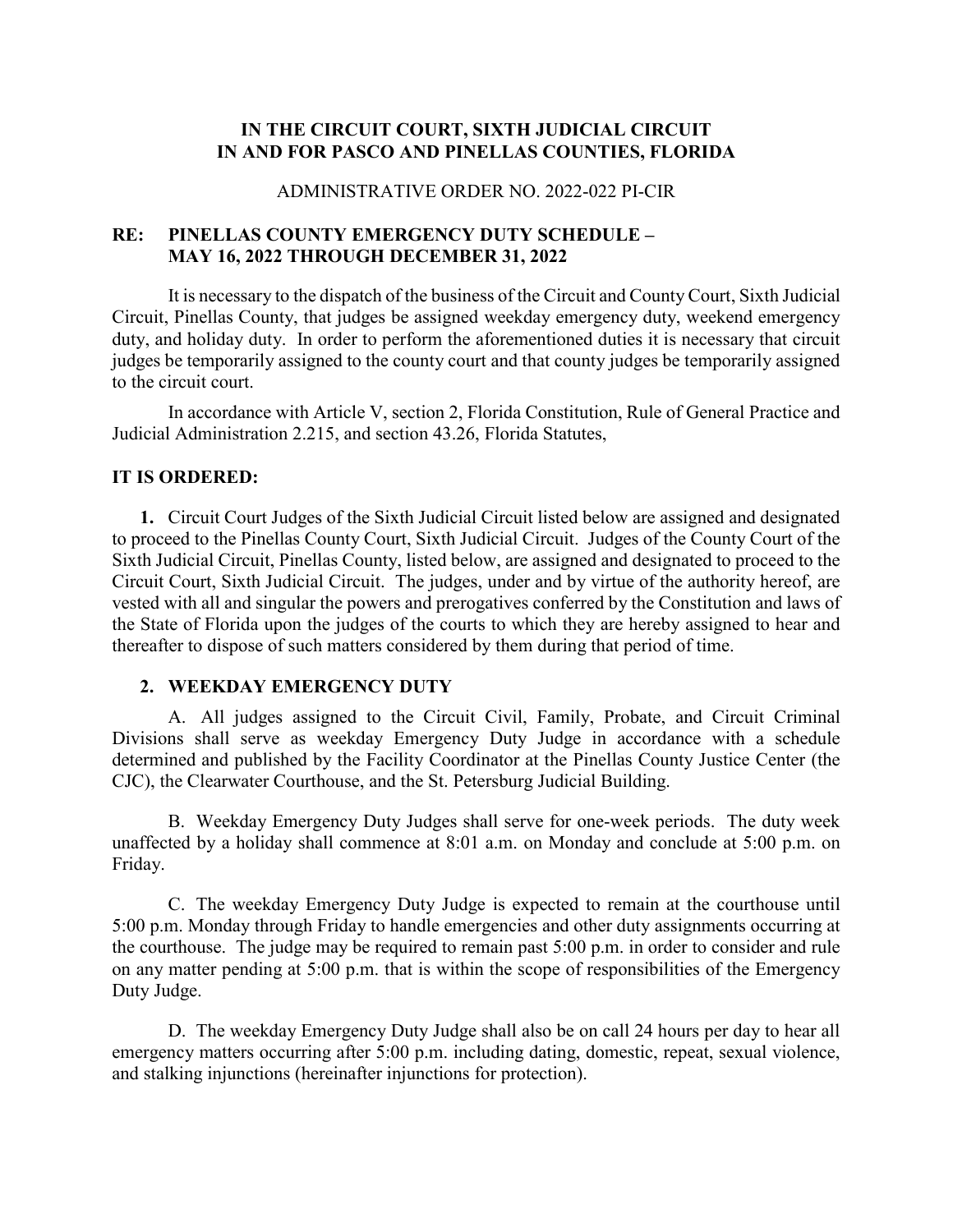E. For purposes of handling petitions for temporary injunctions for protection filed at the Clearwater Courthouse, the St. Petersburg Judicial Building, and the CJC, the Pinellas Clerk of the Circuit Court (Clerk) shall first assign the petition in accordance with the standard procedure for assignment for family law cases or as specified in other administrative orders governing assignment of such injunctions. Except as provided in subparagraph H, if the petition is not assigned to a section in that courthouse, the assigned judge is deemed to be unavailable.

F. Except as provided in subparagraph H, the duties of the Emergency Duty Judge are to hear any civil, family (other than dating, domestic, repeat and sexual violence and stalking civil injunctions unless all family judges are unavailable), probate, or criminal matter of an emergency nature **where the assigned judge is unavailable**. For purposes of this Order, unavailability means the assigned judge is absent from the courthouse. The assigned judge shall also be considered unavailable, unless the judge designates otherwise, between the hours of 5:01 p.m. and 8:00 a.m. Said duties shall include, but not necessarily be limited to, the following:

#### 1. CRIMINAL

- a. Search warrants.
- b. Arrest warrants of an emergency nature.
- c. Pre-trial release decisions not otherwise heard by the Criminal Administrative Judge or the Section Judge.
- d. Injunctions for protection filed at the CJC or forwarded by facsimile in accordance with a separate administrative order governing such petitions where the assigned judge is unavailable.
- e. Proceedings to waive parental notification of termination of pregnancy where the assigned judge is unavailable.
- f. Advisory hearings as directed by the Criminal Administrative Judge.
- g. All other emergency matters where the assigned judge is unavailable.

### 2. CIVIL, FAMILY, AND PROBATE

- a. Except as provided in subparagraph H, all ex parte injunctions for protection against exploitation of vulnerable adults filed at the duty judge's courthouse, regardless of whether the injunction is assigned a section number at the duty judge's courthouse, or is assigned a section number at another courthouse. All dating, domestic, repeat and sexual violence and stalking civil injunctions for protection forwarded electronically shall be handled in accordance with the separate administrative order on petitions for such injunctions.
- b. Emergency custody or visitation (time sharing) matters.
- c. Orders of Arrest and Commitment, Orders to Show Cause, Orders of Arrest, Writs of Bodily Attachment for Failure to Pay Child Support, Writs of Bodily Attachment for Failure to Appear, and Orders Holding Respondent in Custody or Releasing Respondent from Custody.
- d. Emergency Rule of Civil Procedure 1.610 injunctions.
- e. Review of Clerk's decision to issue or deny a Certificate of Indigence.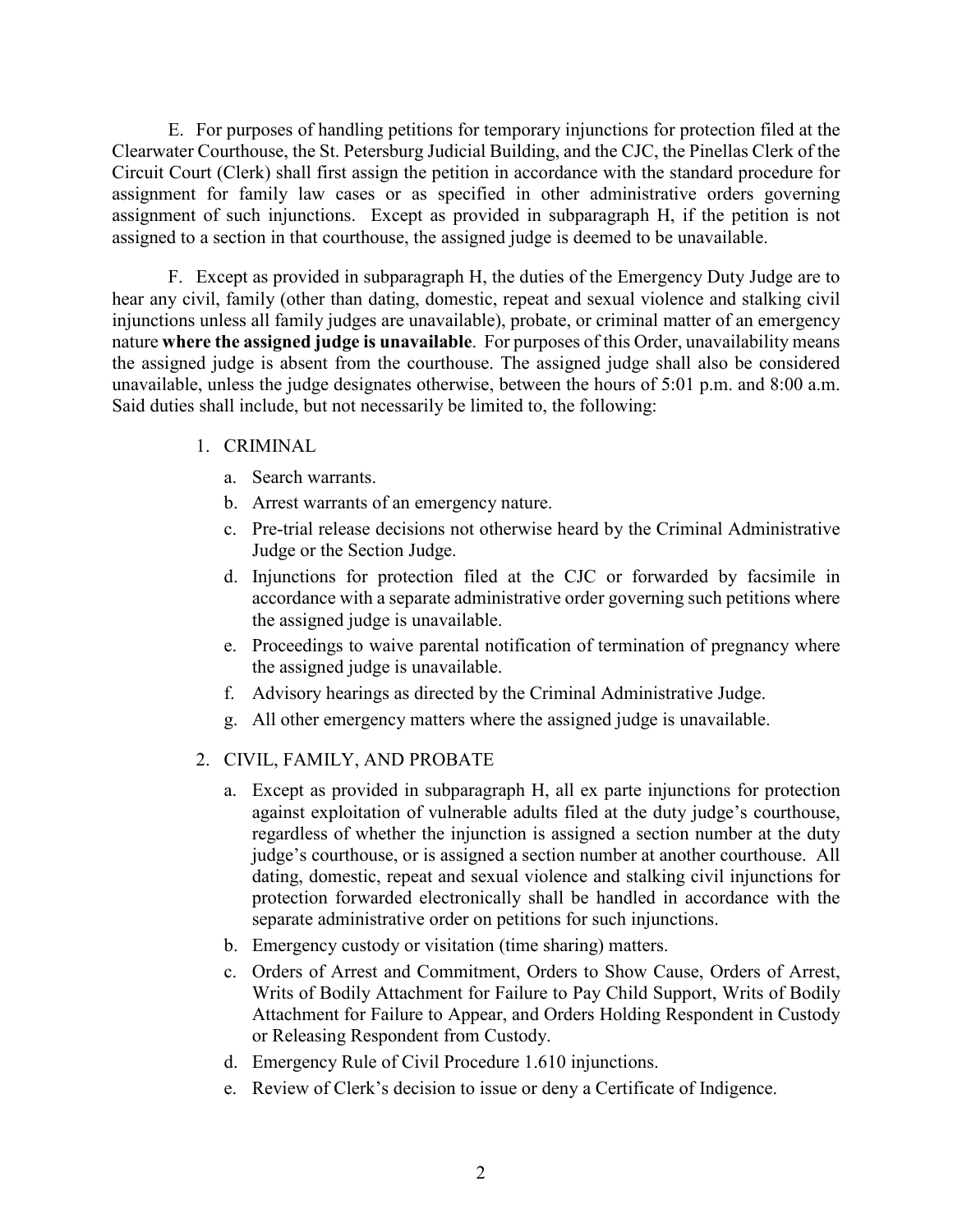- f. Baker Act or Marchman Act petitions for involuntary commitment.
- g. Petitions for Emergency Temporary Guardianship.
- h. Emergency requests for medical treatment or removal of life support.
- i. Any other civil, family, or probate matter of an emergency nature where the assigned judge is unavailable.

G. Emergency is not a term subject to easy definition. As such, judges called upon to hear matters claimed to be emergency in nature must determine if the law or totality of the circumstances require immediate action. In the event the emergency duty judge decides the matter is not an emergency for the duty judge, the judge will require the matter to be referred to the assigned section judge for the section judge to review to determine if the matter should be expedited for hearing.

H. The Clerk is directed to provide emergency matters to the assigned judge. If the assigned judge is unavailable, the Clerk is to handle the emergency matter as follows:

> 1. For family matters filed at the St. Petersburg Judicial Building or Clearwater Courthouses when the assigned judge is unavailable and the duty judge is not assigned to the family law division, the Clerk is to provide the matter to the following judge:

| <b>Clearwater Assigned Judge</b>     | <b>Family Law Judge</b> |
|--------------------------------------|-------------------------|
| 14                                   | 22                      |
| 22                                   | 23                      |
| 23                                   | 25                      |
| 25                                   | 14                      |
|                                      |                         |
| <b>St. Petersburg Assigned Judge</b> | <b>Family Law Judge</b> |
| 9                                    | 12                      |
| 12                                   | 17                      |
| 17                                   | 24                      |

2. For civil matters filed at the St. Petersburg Judicial Building or Clearwater Courthouses when the assigned judge is unavailable and the duty judge is not assigned to the civil division, the Clerk is to provide the matter to the following judge:

| <b>Clearwater Assigned Judge</b>     | <b>Civil Judge</b> |
|--------------------------------------|--------------------|
|                                      | 15                 |
| 15                                   | 20                 |
| 20                                   |                    |
|                                      |                    |
| <b>St. Petersburg Assigned Judge</b> | <b>Civil Judge</b> |
| 11                                   | 13                 |
| 13                                   | 19                 |

3. For probate matters filed at the St. Petersburg Judicial Building or Clearwater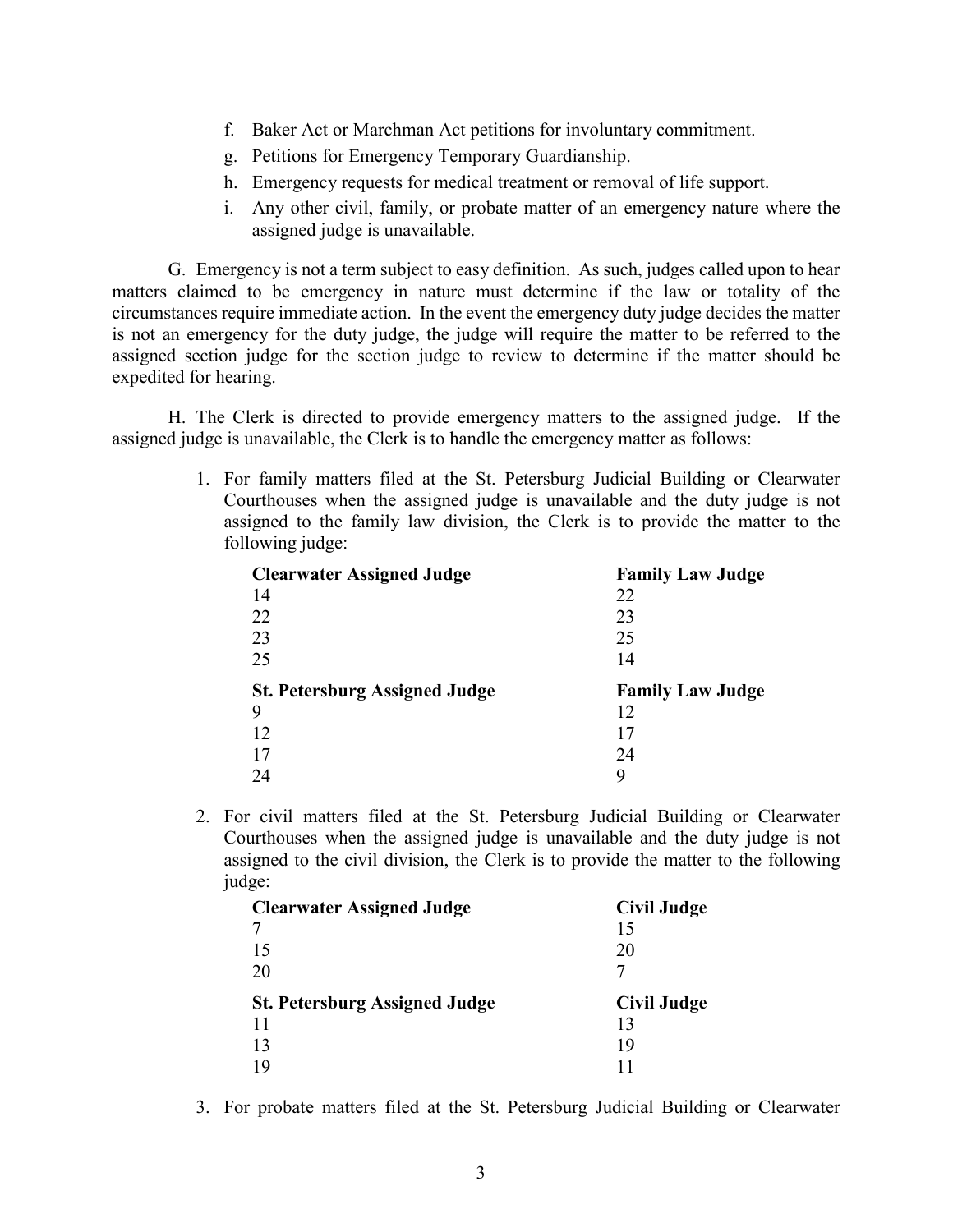Courthouses when the probate judge in a courthouse is unavailable, then the matter is to be provided to the duty judge. For purposes of this directive a probate matter includes Baker Act and Marchman Act petitions, emergency temporary guardianship, emergency medical treatment, any matter specified in subparagraph F.2(f-h), and any other probate matter.

- 4. For unified family court matters filed at the St. Petersburg Judicial Building or Clearwater Courthouses the matter is to be transmitted by facsimile or other electronic means to the Clerk at the CJC. The matter shall then be handled as if it had been filed at the CJC. For purposes of this directive a unified family court matter includes dependency, delinquency, and any other matter assigned to a unified family court judge.
- 5. For family, civil, or probate matters filed at the CJC:
	- a. When a family law matter is filed at the CJC and the assigned judge is unavailable, the matter is to be provided to the unified family court judge scheduled to handle shelter and detention hearings. If that unified family court judge is unavailable, the matter is to be provided to the felony duty judge.
	- b. When a civil or probate matter is filed at the CJC, the matter is to be provided to the felony duty judge, except as provided in paragraph 2.

Nothing in this subparagraph relieves the duty judge of the responsibility to be available as specified in this Order to handle emergency matters.

#### **3. WEEKEND EMERGENCY DUTY**

The duties of the weekend Emergency Duty Judge include all of the responsibilities specified in paragraph 2 for the weekday Emergency Duty Judge. The duties also include advisories for first appearance pursuant to Rule of Criminal Procedure 3.130, shelter hearings pursuant to sections 39.402 and 39.506, Florida Statutes, and delinquency detention hearings pursuant to section 985.255, Florida Statutes.

#### **4. HOLIDAY EMERGENCY DUTY**

The duties of the holiday Emergency Duty Judge include all of the responsibilities specified in paragraph 2 for the weekday Emergency Duty Judge. The duties also include advisories for first appearance pursuant to Rule of Criminal Procedure 3.130, shelter hearings pursuant to sections 39.402 and 39.506, Florida Statutes, and delinquency detention hearings pursuant to section 985.255, Florida Statutes. On Court holidays where the Clerk remains open, two duty judges are assigned. One will handle petitions for injunctions for protection and may do so from the courthouse to which the judge is assigned or from the CJC. The other duty judge will handle advisories and all other matters.

#### **5. OTHER MATTERS**

A. For purposes of this Order, assignments shall operate as follows:

1. For a weekend unaffected by a holiday, responsibility of the weekend duty judge shall commence at 5:01 p.m. on Friday preceding the weekend on which the judge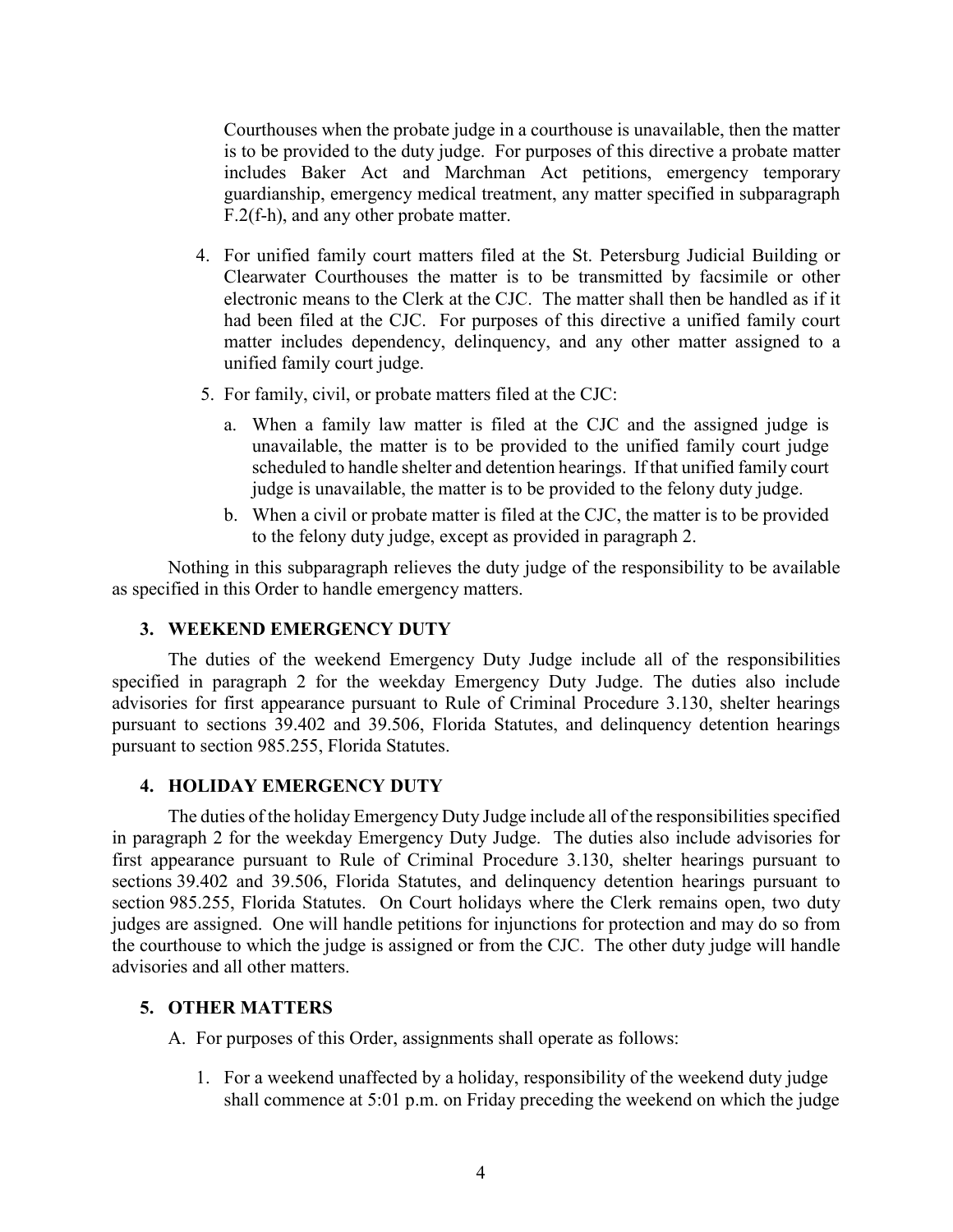is scheduled and shall conclude at 8:00 a.m. on the following Monday.

- 2. For a holiday occurring on Friday, responsibility of the holiday duty judge shall commence at 5:01 p.m. on Thursday and conclude at 5:00 p.m. on Friday, whereupon the weekend duty judge shall assume responsibility. For a Thursday holiday that precedes a Friday holiday, the responsibility of the Thursday holiday duty judge shall commence at 5:01 p.m. on Wednesday and conclude at 5:00 p.m. on Thursday.
- 3. For a holiday occurring on Monday, responsibility of the holiday duty judge shall commence at 8:01 a.m. on Monday and conclude at 8:00 a.m. on Tuesday. For a Tuesday holiday following a Monday holiday, the responsibility of the Tuesday holiday duty judge shall commence at 8:01 a.m. on Tuesday and conclude at 8:00 a.m. on Wednesday.
- 4. For a holiday that occurs on Tuesday, Wednesday or Thursday that neither precedes nor follows another holiday, responsibility of the holiday duty judge shall commence at 5:01 p.m. on the day preceding the holiday and shall conclude at 8:00 a.m. the next business day.

B. Emergency duty may require that the judge travel to the Clerk's office, the Sheriff's office, or other remote locations after 5:01 p.m. or on weekends or holiday. To eliminate such travel, a fax machine will be made available to the Emergency Duty Judge. Any judge choosing to use the fax machine is responsible for bringing it to work at the conclusion of duty responsibilities.

C. Since the Court is mandated to be available for certain proceedings on a 24-hour basis, every judge is required to provide a telephone or beeper number by which that judge can be contacted when assigned to emergency duty. This contact number will be made available to the appropriate agencies. Any judge choosing to use the Court's beeper is responsible for bringing it to work at the conclusion of duty responsibilities.

D. In the event a judge wants to change duty assignment, it is the judge's responsibility to find a judge willing to change assignments. It is also the judge's responsibility to notify all persons affected by the change.

E. The duties of the emergency duty judge are expanded to include all matters specifically mentioned in this Order and any other emergency, which should arise during a judge's duty.

### **6. SCHEDULE**

If the following assignments conflict with any other commitments, **IT IS THE OBLIGATION OF THE JUDGE ASSIGNED TO MAKE ARRANGEMENTS WITH ANOTHER JUDGE TO EXCHANGE THE DUTY. IT IS THE RESPONSIBILITY OF THE ASSIGNED JUDGE TO PROVIDE TIMELY NOTIFICATION OF THE EXCHANGE TO ALL PERSONS AFFECTED BY THE EXCHANGE.**

Judges assigned to the Circuit and County Courts shall serve as duty judge in accordance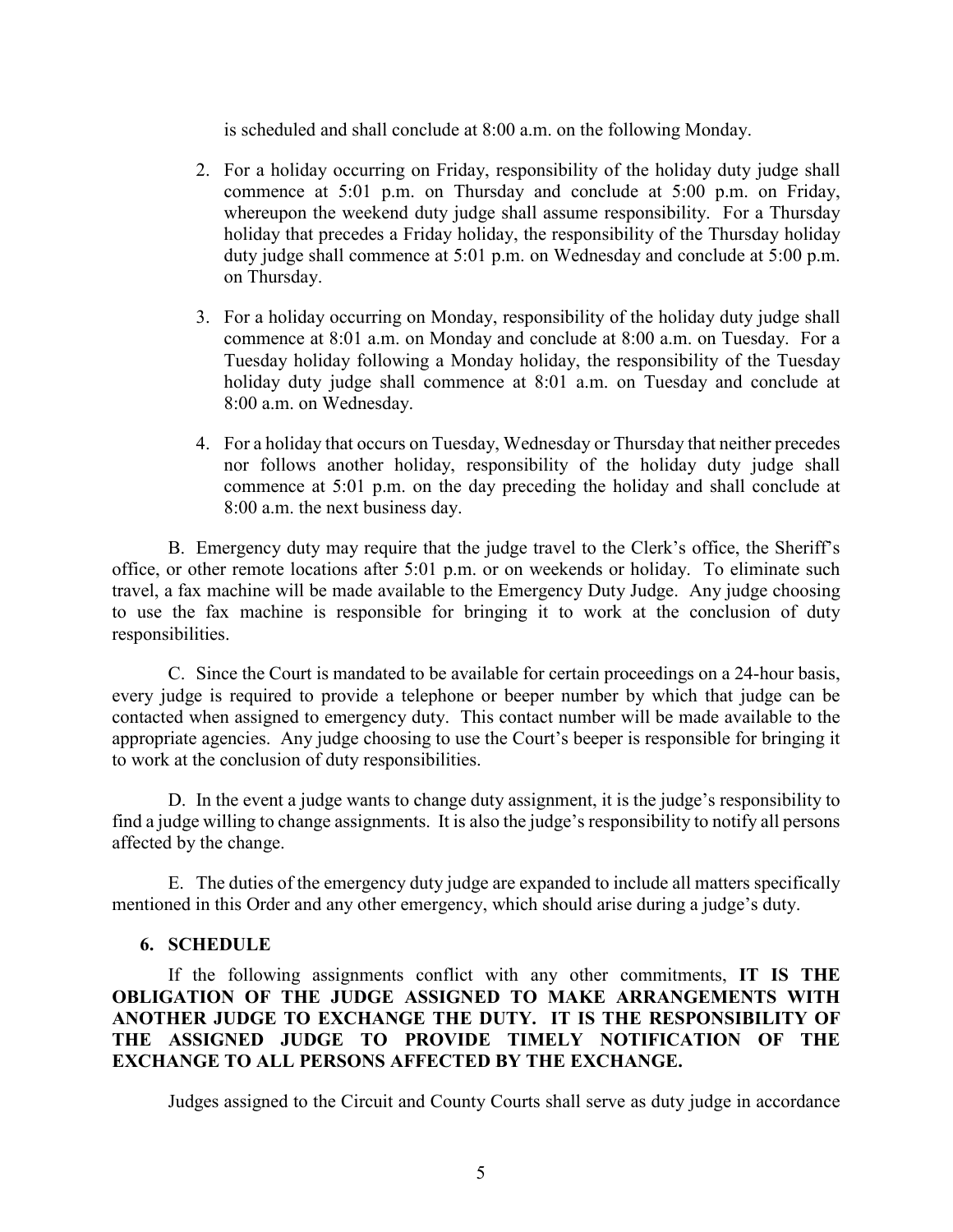with the following schedule:

| <b>DATE</b>      | <b>JUDGE</b>                           | <b>HOLIDAYS</b>   |
|------------------|----------------------------------------|-------------------|
| <b>MAY</b>       |                                        |                   |
| 1                | McKyton                                |                   |
| $7 - 8$          | <b>Burgess</b>                         |                   |
| $14 - 15$        | Grissinger                             |                   |
| $21 - 22$        | St. John                               |                   |
| 28-29            | Szematowicz                            | Holiday Weekend   |
| 30               | Szematowicz                            | Memorial Day*     |
| <b>JUNE</b>      |                                        |                   |
| $4 - 5$          | Matthey                                |                   |
| $11 - 12$        | Komninos                               |                   |
| 18-19            | Croff                                  |                   |
| $25 - 26$        | Levine                                 |                   |
| <b>JULY</b>      |                                        |                   |
| $2 - 3$          | Sercus                                 | Holiday Weekend   |
| $\overline{4}$   | Sercus                                 | Independence Day* |
| $9 - 10$         | Federico                               |                   |
| $16 - 17$        | Andrews                                |                   |
| $23 - 24$        | Ley                                    |                   |
| $30 - 31$        | Vaccaro                                |                   |
| <b>AUGUST</b>    |                                        |                   |
| $6 - 7$          | Carballo                               |                   |
| $13 - 14$        | Hessinger                              |                   |
| $20 - 21$        | Bulone                                 |                   |
| 27-28            | Pierce                                 |                   |
| <b>SEPTEMBER</b> |                                        |                   |
| $3 - 4$          | Hubbard                                | Holiday Weekend   |
| 5                | Hubbard                                | Labor Day*        |
| $10 - 11$        | Hubbard                                |                   |
| $17 - 18$        | Dittmer                                |                   |
| 24-25            | Hamilton                               | Holiday Weekend   |
| 26               | Hamilton<br><b>Ellis - Injunctions</b> | Rosh Hashanah*    |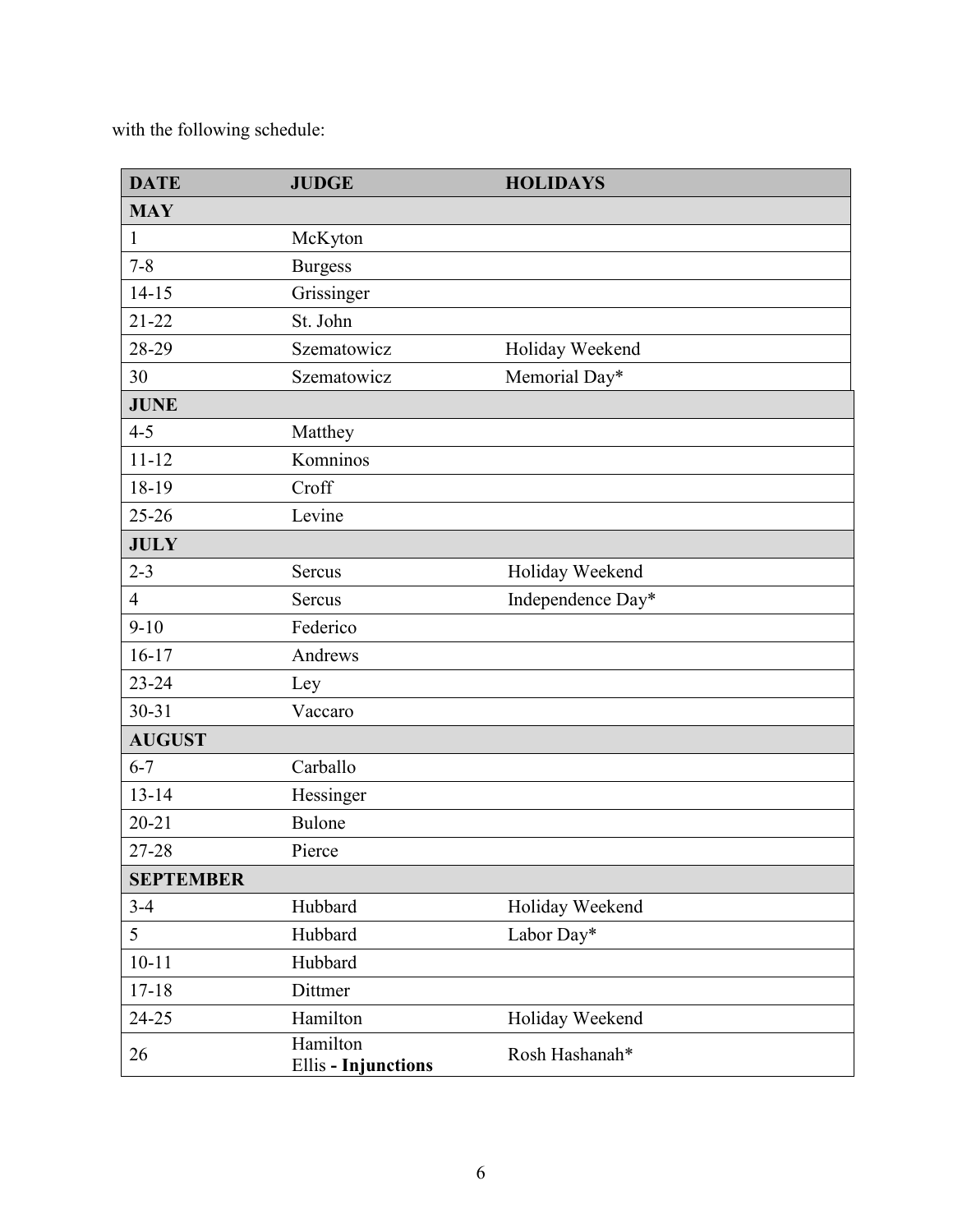| <b>DATE</b>     | <b>JUDGE</b>                                                       | <b>HOLIDAYS</b>               |
|-----------------|--------------------------------------------------------------------|-------------------------------|
| <b>OCTOBER</b>  |                                                                    |                               |
| $1 - 2$         | Siracusa                                                           |                               |
| 5               | Rondolino - CJ<br><b>Advisories</b><br><b>Berlin - Injunctions</b> | Yom Kippur*                   |
| $8-9$           | C. Helinger                                                        |                               |
| $15-16$         | Todd                                                               |                               |
| $22 - 23$       | Moore                                                              |                               |
| 29-30           | McKyton                                                            |                               |
| <b>NOVEMBER</b> |                                                                    |                               |
| $5-6$           | <b>Burgess</b>                                                     |                               |
| 11              | Ellis                                                              | Veterans Day*                 |
| $12 - 13$       | Ellis                                                              | Holiday Weekend               |
| $19 - 20$       | Grissinger                                                         |                               |
| 24              | Croff                                                              | Thanksgiving Holiday*         |
| 25              | Croff                                                              | Thanksgiving Holiday*         |
| $26 - 27$       | Lawhorne                                                           | Holiday Weekend               |
| <b>DECEMBER</b> |                                                                    |                               |
| $3-4$           | St. John                                                           |                               |
| $10 - 11$       | Matthey                                                            |                               |
| $17 - 18$       | Komninos                                                           |                               |
| 23              | Pollack                                                            | Christmas Holiday*            |
| 24              | Pollack                                                            | Holiday Weekend               |
| 25              | Jack                                                               | Holiday Weekend               |
| 26              | Jack                                                               | Christmas Holiday (Observed)* |

\*Court Holidays

Effective May 16, 2022, Administrative Order 2021-049 is hereby rescinded.

**DONE AND ORDERED** in Chambers at St. Petersburg, Pinellas County, Florida, this day of April 2022.

> ORIGINAL SIGNED ON APRIL 26, 2022 BY ANTHONY RONDOLINO, CHIEF JUDGE